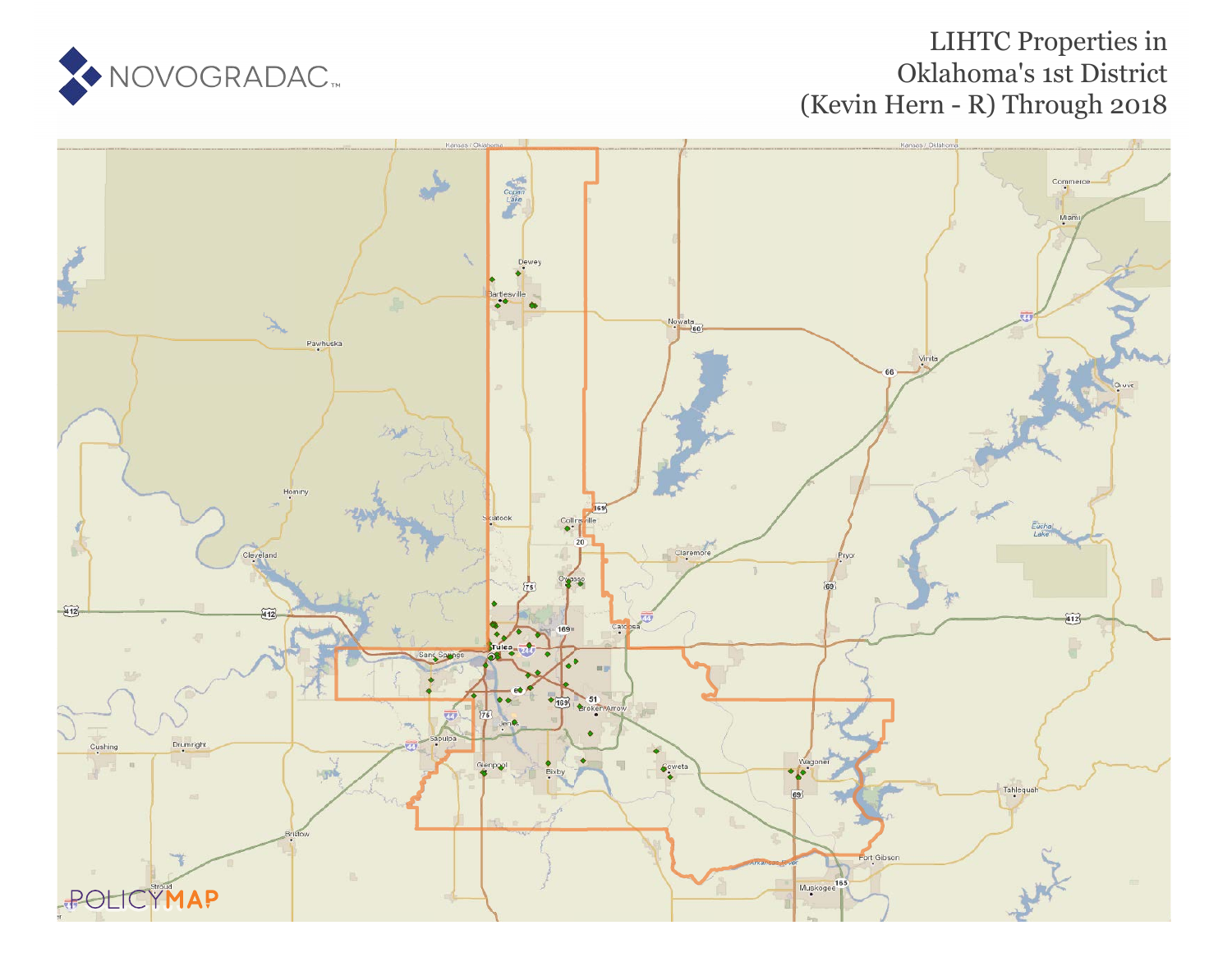| <b>Project Name</b>                   | <b>Address</b>                                                            | City                   | <b>State</b> | <b>Zip Code</b> | <b>Nonprofit</b><br><b>Sponsor</b> | <b>Allocation</b><br>Year | <b>Annual</b><br><b>Allocated</b><br><b>Amount</b> | <b>Year PIS</b> | <b>Construction Type</b>  | <b>Total</b><br><b>Units</b> | Low<br><b>Income</b><br><b>Units</b> | <b>Rent or</b><br><b>Income</b><br><b>Ceiling</b> | <b>Credit %</b>                             | <b>Tax-Exempt</b><br><b>Bond</b> | <b>HUD Multi-Family</b><br>Financing/<br><b>Rental Assistance</b> |
|---------------------------------------|---------------------------------------------------------------------------|------------------------|--------------|-----------------|------------------------------------|---------------------------|----------------------------------------------------|-----------------|---------------------------|------------------------------|--------------------------------------|---------------------------------------------------|---------------------------------------------|----------------------------------|-------------------------------------------------------------------|
| REDBUD VILLAGE                        | 14900 S<br><b>BROADWAY ST</b>                                             | <b>GLENPOOL</b>        | OK           | 74033           | No                                 | 2006                      | \$295,660                                          | 2008            | <b>New Construction</b>   | 36                           | 35                                   | 60% AMGI                                          | <b>Both 30%</b><br>and 70%<br>present value | No                               |                                                                   |
| <b>BROOKHAVEN PLAZA</b><br>APTS       | 1443 S SANTA FE $_{\rm \,BARTLES VILLE}$<br>$\operatorname{\mathsf{AVE}}$ |                        | OK           | 74003           | No                                 | 2007                      | \$500,000                                          | 2009            | Acquisition and Rehab 120 |                              | 120                                  | 60% AMGI                                          | <b>Both 30%</b><br>and 70%<br>present value | No                               |                                                                   |
| PRAIRIE VILLAGE                       | 12877 E 116TH ST $_{\rm OWASSO}$                                          |                        | OK           |                 | Yes                                | 2007                      | \$324,805                                          | 2009            | <b>New Construction</b>   | 40                           | 39                                   | 60% AMGI                                          | <b>Both 30%</b><br>and 70%<br>present value | No                               |                                                                   |
| HERITAGE LANDING                      | 3102 E APACHE TULSA<br><b>ST</b>                                          |                        | OK           | 74110           | Yes                                | 2008                      | \$500,000                                          | 2010            | <b>New Construction</b>   | 40                           | 39                                   | 60% AMGI                                          | <b>Both 30%</b><br>and 70%<br>present value | No                               |                                                                   |
| <b>KENOSHA LANDING</b>                | 2602W<br>OAKLAND PL                                                       | <b>BROKEN ARROW OK</b> |              | 74012           | Yes                                | 2009                      | \$589,439                                          | 2011            | <b>New Construction</b>   | 40                           | 39                                   | 60% AMGI                                          | <b>Both 30%</b><br>and 70%<br>present value | No                               |                                                                   |
| HEARTLAND VILLAGE 109 E 38TH ST       |                                                                           | <b>SAND SPRINGS</b>    | OK           | 74063           | Yes                                | 2010                      | \$597,520                                          | 2012            | <b>New Construction</b>   | 40                           | 39                                   | 60% AMGI                                          | <b>Both 30%</b><br>and 70%<br>present value | No                               |                                                                   |
| <b>RIVER RIDGE APTS</b>               | 5202 S HWY 97 SAND SPRINGS                                                |                        | OK           | 74063           | No                                 | 2010                      | \$600,000                                          | 2012            | <b>New Construction</b>   | 57                           | 56                                   | 60% AMGI                                          | <b>Both 30%</b><br>and 70%<br>present value | No                               |                                                                   |
| RIVERBEND GARDENS 611 W 11TH ST       |                                                                           | TULSA                  | OK           | 74127           | No                                 | 2010                      | \$600,000                                          | 2012            | New Construction          | 40                           | 40                                   | 60% AMGI                                          | <b>Both 30%</b><br>and 70%<br>present value | No                               |                                                                   |
| <b>ROLLING MEADOWS</b><br><b>APTS</b> | 612 W 146TH ST GLENPOOL<br>$\mathbf S$                                    |                        | OK           | 74033           | $\mathbf{No}$                      | 2010                      | \$600,000                                          | 2012            | New Construction          | 52                           | 51                                   | 60% AMGI                                          | <b>Both 30%</b><br>and 70%<br>present value | No                               |                                                                   |
| <b>BULLDOGGER APTS</b>                | 150 N ROSS PL                                                             | <b>DEWEY</b>           | OK           | 74029           | No                                 | 2011                      | \$3,887,940                                        | 2013            | Acquisition and Rehab 48  |                              | $\bf{0}$                             | 60% AMGI                                          | <b>Both 30%</b><br>and 70%<br>present value | No                               | No                                                                |
| NORTHWIND ESTATES                     | $3355$ N MLK JR $$\tt TULSA$$                                             |                        | OK           | 74106           | No                                 | 2012                      | \$7,500,000                                        | 2013            | New Construction          | 60                           | 60                                   | 60% AMGI                                          | $70\,\%$ present $\,$ No value              |                                  | No                                                                |
| <b>WEST PARK APTS</b>                 | 480 S ATLANTA TULSA<br>AVE                                                |                        | OK           | 74104           | No                                 | 2011                      | \$6,750,000                                        | 2013            | <b>New Construction</b>   | 128                          | 58                                   | 60% AMGI                                          | 70 % present $\hbox{~No}$<br>value          |                                  | No                                                                |
| <b>AUTUMN WOODS APTS</b>              | $701$ S FILMORE $$\sf WAGONER$$                                           |                        | OK           | 74467           | No                                 | 2012                      | \$20,250,000                                       | 2014            | Acquisition and Rehab 100 |                              | 100                                  | <b>50% AMGI</b>                                   | <b>Both 30%</b><br>and 70%<br>present value | No                               | No                                                                |

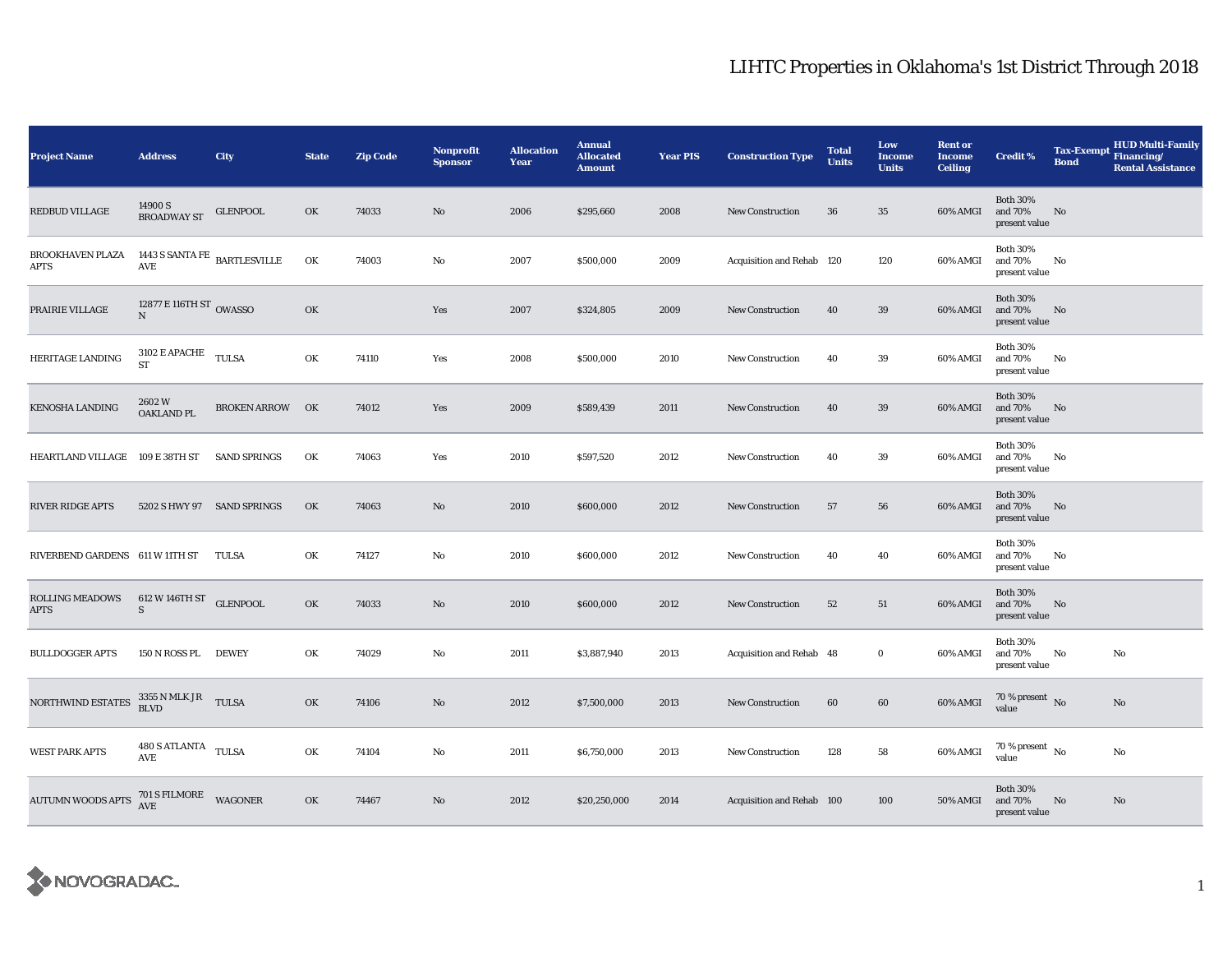| <b>Project Name</b>                            | <b>Address</b>                                             | City                | <b>State</b> | <b>Zip Code</b> | Nonprofit<br><b>Sponsor</b> | <b>Allocation</b><br>Year | <b>Annual</b><br><b>Allocated</b><br><b>Amount</b> | <b>Year PIS</b>      | <b>Construction Type</b>  | <b>Total</b><br><b>Units</b> | Low<br><b>Income</b><br><b>Units</b> | <b>Rent or</b><br><b>Income</b><br><b>Ceiling</b> | <b>Credit %</b>                             | <b>Tax-Exempt</b><br><b>Bond</b> | <b>HUD Multi-Family</b><br>Financing/<br><b>Rental Assistance</b> |
|------------------------------------------------|------------------------------------------------------------|---------------------|--------------|-----------------|-----------------------------|---------------------------|----------------------------------------------------|----------------------|---------------------------|------------------------------|--------------------------------------|---------------------------------------------------|---------------------------------------------|----------------------------------|-------------------------------------------------------------------|
| <b>WILLOW CREEK APTS</b>                       | 5600 HAZEL RD BARTLESVILLE                                 |                     | OK           | 74006           | No                          | 2012                      | \$10,241,997                                       | 2014                 | Acquisition and Rehab 64  |                              | 64                                   | 60% AMGI                                          | <b>Both 30%</b><br>and 70%<br>present value | No                               | No                                                                |
| <b>WILLOW PARK APTS</b>                        | $1100$ S MADISON $\,$ BARTLESVILLE<br><b>BLVD</b>          |                     | OK           | 74006           | No                          | 2012                      | \$14,071,413                                       | 2014                 | Acquisition and Rehab 76  |                              | 76                                   | 60% AMGI                                          | <b>Both 30%</b><br>and 70%<br>present value | No                               | No                                                                |
| CHEROKEE MEADOWS READING                       | <b>1505 EAST</b><br><b>STREET</b>                          | <b>TULSA</b>        | OK           | 74106-0000      | No                          | 2016                      | \$625,983                                          | 2016                 | New Construction          | 48                           | 48                                   | 60% AMGI                                          | $70$ % present $\,$ No $\,$<br>value        |                                  | No                                                                |
| <b>WILLOW GARDENS</b>                          | 606 HIGHLAND<br><b>DRIVE</b>                               | <b>BARTLESVILLE</b> | OK           | 74003-0000      | No                          | 2014                      | \$342,800                                          | 2016                 | Acquisition and Rehab 47  |                              | 47                                   | 60% AMGI                                          | <b>Both 30%</b><br>and 70%<br>present value | No                               | $\rm No$                                                          |
| <b>KIRKWOOD SENIOR</b><br><b>COMPLEX</b>       | 400 EAST 6TH<br><b>STREET</b>                              | SAND SPRINGS        | OK           | 74063-0000      | No                          | 2017                      | \$540,891                                          | 2018                 | Acquisition and Rehab 76  |                              | 76                                   | 60% AMGI                                          | <b>Both 30%</b><br>and 70%<br>present value |                                  | $\mathbf{No}$                                                     |
| ST. THOMAS SQUARE<br>AND WORTHINGTON<br>TOWNHO | 1050 EAST $61ST$ $\,$ TULSA - TULSA<br><b>STREET</b>       |                     | OK           | 74136-0000      | No                          | 2016                      | \$800,000                                          | 2018                 | Acquisition and Rehab 206 |                              | 206                                  | 60% AMGI                                          | <b>Both 30%</b><br>and 70%<br>present value |                                  | No                                                                |
| <b>COWETA APTS</b>                             | 613 S GUTHRIE<br>AVE APT 3                                 | COWETA              | OK           | 74429           |                             | Insufficient<br>Data      | $\$0$                                              | Insufficient<br>Data | Not Indicated             | 60                           | $\bf{0}$                             |                                                   | Not<br>Indicated                            |                                  |                                                                   |
| EDENWOOD APTS                                  | 2189 N<br>HARTFORD AVE                                     | TULSA               | OK           | 74106           |                             | Insufficient<br>Data      | \$0                                                | Insufficient<br>Data | Not Indicated             | 191                          | $\mathbf 0$                          |                                                   | Not<br>Indicated                            |                                  |                                                                   |
| <b>EDGEWOOD AT THE</b><br><b>GABLES</b>        | 7312 W<br><b>SEVENTH ST</b>                                | TULSA               | OK           | 74127           |                             | Insufficient<br>Data      | \$0                                                | Insufficient<br>Data | Not Indicated             | 60                           | $\bf{0}$                             |                                                   | Not<br>Indicated                            |                                  |                                                                   |
| PLAZA HILLS EAST<br><b>APTS</b>                | 13117 E 16TH ST TULSA                                      |                     | OK           | 74108           |                             | Insufficient<br>Data      | \$0                                                | Insufficient<br>Data | Not Indicated             | 235                          | $\bf{0}$                             |                                                   | Not<br>Indicated                            |                                  |                                                                   |
| STEEPLECHASE APTS                              | 27195 $E$ 121<br>ST $\,$ COWETA<br>$\overline{\mathbf{s}}$ |                     | OK           | 74429           |                             | Insufficient<br>Data      | \$0                                                | Insufficient<br>Data | Not Indicated             | 94                           | $\bf{0}$                             |                                                   | Not<br>Indicated                            |                                  |                                                                   |
| <b>WOODLAND MANOR</b>                          | 8651 E 61ST ST TULSA                                       |                     | OK           | 74133           |                             | Insufficient<br>Data      | \$0                                                | Insufficient<br>Data | Not Indicated             | 230                          | $\bf{0}$                             |                                                   | Not<br>Indicated                            |                                  |                                                                   |
| <b>CODREY APTS</b>                             | 1108 S DETROIT TULSA<br>AVE                                |                     | OK           | 74120           |                             | 1989                      | $\$0$                                              | Insufficient<br>Data | Acquisition and Rehab 10  |                              | 9                                    |                                                   | 70 % present<br>value                       |                                  |                                                                   |

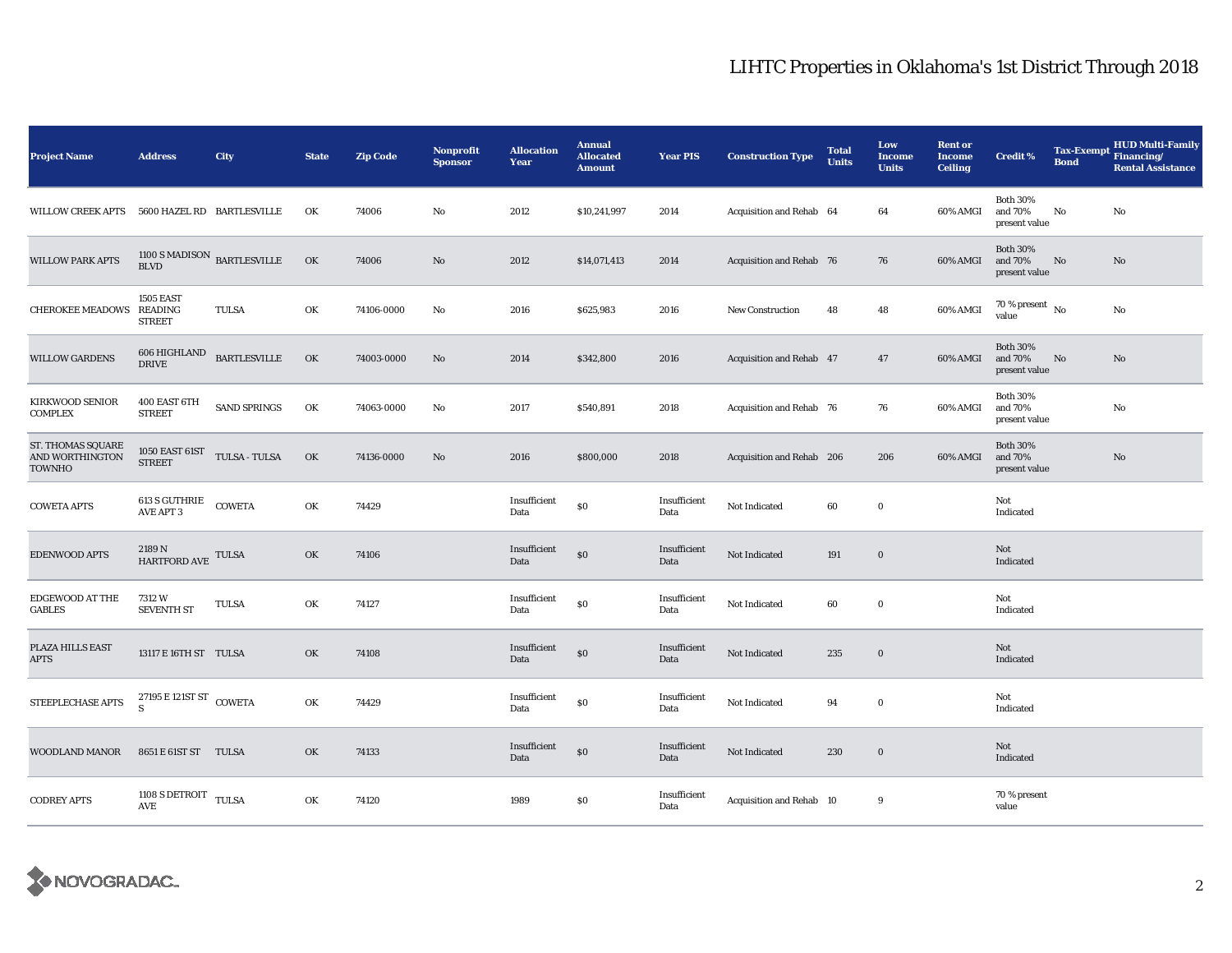| <b>Project Name</b>                                                                                                                  | <b>Address</b>                                       | <b>City</b>  | <b>State</b> | <b>Zip Code</b> | Nonprofit<br><b>Sponsor</b> | <b>Allocation</b><br>Year | <b>Annual</b><br><b>Allocated</b><br><b>Amount</b> | <b>Year PIS</b>      | <b>Construction Type</b>  | <b>Total</b><br><b>Units</b> | Low<br><b>Income</b><br><b>Units</b> | <b>Rent or</b><br><b>Income</b><br><b>Ceiling</b> | <b>Credit %</b>                             | <b>Tax-Exempt</b><br><b>Bond</b> | HUD Multi-Family<br>Financing/<br><b>Rental Assistance</b> |
|--------------------------------------------------------------------------------------------------------------------------------------|------------------------------------------------------|--------------|--------------|-----------------|-----------------------------|---------------------------|----------------------------------------------------|----------------------|---------------------------|------------------------------|--------------------------------------|---------------------------------------------------|---------------------------------------------|----------------------------------|------------------------------------------------------------|
| <b>COLISEUM APTS</b>                                                                                                                 | <b>625 S ELGIN AVE TULSA</b>                         |              | OK           | 74120           |                             | 1988                      | \$0                                                | Insufficient<br>Data | Acquisition and Rehab 35  |                              | 14                                   |                                                   | <b>Both 30%</b><br>and 70%<br>present value |                                  |                                                            |
| <b>EVERGREEN APTS</b>                                                                                                                | 4632 S BRADEN TULSA<br>$\operatorname{\mathbf{AVE}}$ |              | OK           | 74135           |                             | 1994                      | $\$0$                                              | Insufficient<br>Data | Acquisition and Rehab 135 |                              | 135                                  |                                                   | Not<br>Indicated                            |                                  |                                                            |
| FAIRVIEW COURT APTS 215 W FAIRVIEW TULSA                                                                                             |                                                      |              | OK           | 74106           |                             | 1989                      | \$0\$                                              | Insufficient<br>Data | Acquisition and Rehab 23  |                              | 23                                   |                                                   | 70 % present<br>value                       |                                  |                                                            |
| INDIAN SPRINGS APTS $\begin{array}{cc} 2101\,\textrm{W JASPER} & \phantom{0}\texttt{BROKEN} \end{array} \text{RROW} \quad \text{OK}$ |                                                      |              |              | 74011           |                             | 1988                      | $\$0$                                              | Insufficient<br>Data | Acquisition and Rehab 76  |                              | 22                                   |                                                   | 70 % present<br>value                       |                                  |                                                            |
| PATRICK HENRY APTS                                                                                                                   | $4906\,\mathrm{S}$ HARVARD AVE TULSA                 |              | OK           | 74135           |                             | 1988                      | $\$0$                                              | Insufficient<br>Data | Acquisition and Rehab 56  |                              | 56                                   |                                                   | 70 % present<br>value                       |                                  |                                                            |
| PECAN CREEK APTS                                                                                                                     | $6111$ S $$\tt YORKTOWN\ AVE$$ ${\tt TULSA}$$        |              | OK           | 74136           |                             | 1989                      | \$0                                                | Insufficient<br>Data | Acquisition and Rehab 48  |                              | 48                                   |                                                   | 70 % present<br>value                       |                                  |                                                            |
| <b>SUN GARDEN -</b><br><b>WORTHINGTON APTS</b>                                                                                       | 11813 E 21ST CT TULSA                                |              | OK           | 74129           |                             | 1988                      | $\$0$                                              | Insufficient<br>Data | Acquisition and Rehab 203 |                              | 199                                  |                                                   | 70 % present<br>value                       |                                  |                                                            |
| THREE LAKES APTS                                                                                                                     | 11697 E 83RD ST OWASSO<br>$\mathbf N$                |              | OK           | 74055           |                             | 1994                      | $\$0$                                              | Insufficient<br>Data | <b>New Construction</b>   | 96                           | 96                                   |                                                   | 70 % present<br>value                       |                                  |                                                            |
| <b>WILDWOOD APTS</b>                                                                                                                 | 11611 E 80TH ST OWASSO<br>${\bf N}$                  |              | OK           | 74055           |                             | 1993                      | $\$0$                                              | Insufficient<br>Data | Acquisition and Rehab 132 |                              | 53                                   |                                                   | 70 % present<br>value                       |                                  |                                                            |
| <b>WILLOE ROCK APTS</b>                                                                                                              | 5700 HAZEL RD BARTLESVILLE                           |              | OK           | 74006           |                             | 1988                      | $\$0$                                              | Insufficient<br>Data | Acquisition and Rehab 76  |                              | 76                                   |                                                   | 30 % present<br>value                       |                                  |                                                            |
| BRYANT COURT APTS                                                                                                                    | 2103 N<br>NORWOOD PL                                 | <b>TULSA</b> | OK           | 74115           |                             | 1992                      | \$0                                                | 1992                 | Acquisition and Rehab 13  |                              | 13                                   |                                                   | <b>Both 30%</b><br>and 70%<br>present value |                                  |                                                            |
| <b>YORKSHIRE</b><br>RETIREMENT VILLAGE                                                                                               | 2200W<br>WELLINGTON WAGONER<br><b>ST</b>             |              | OK           | 74467           |                             | 1991                      | \$0                                                | 1992                 | Not Indicated             | 60                           | 24                                   |                                                   | 30 % present<br>value                       |                                  |                                                            |
| <b>CHARAN APTS</b>                                                                                                                   | 3230 S WINSTON TULSA<br>AVE                          |              | OK           | 74135           |                             | 1992                      | \$0\$                                              | 1994                 | Acquisition and Rehab 15  |                              | 11                                   |                                                   | 30 % present<br>value                       |                                  |                                                            |

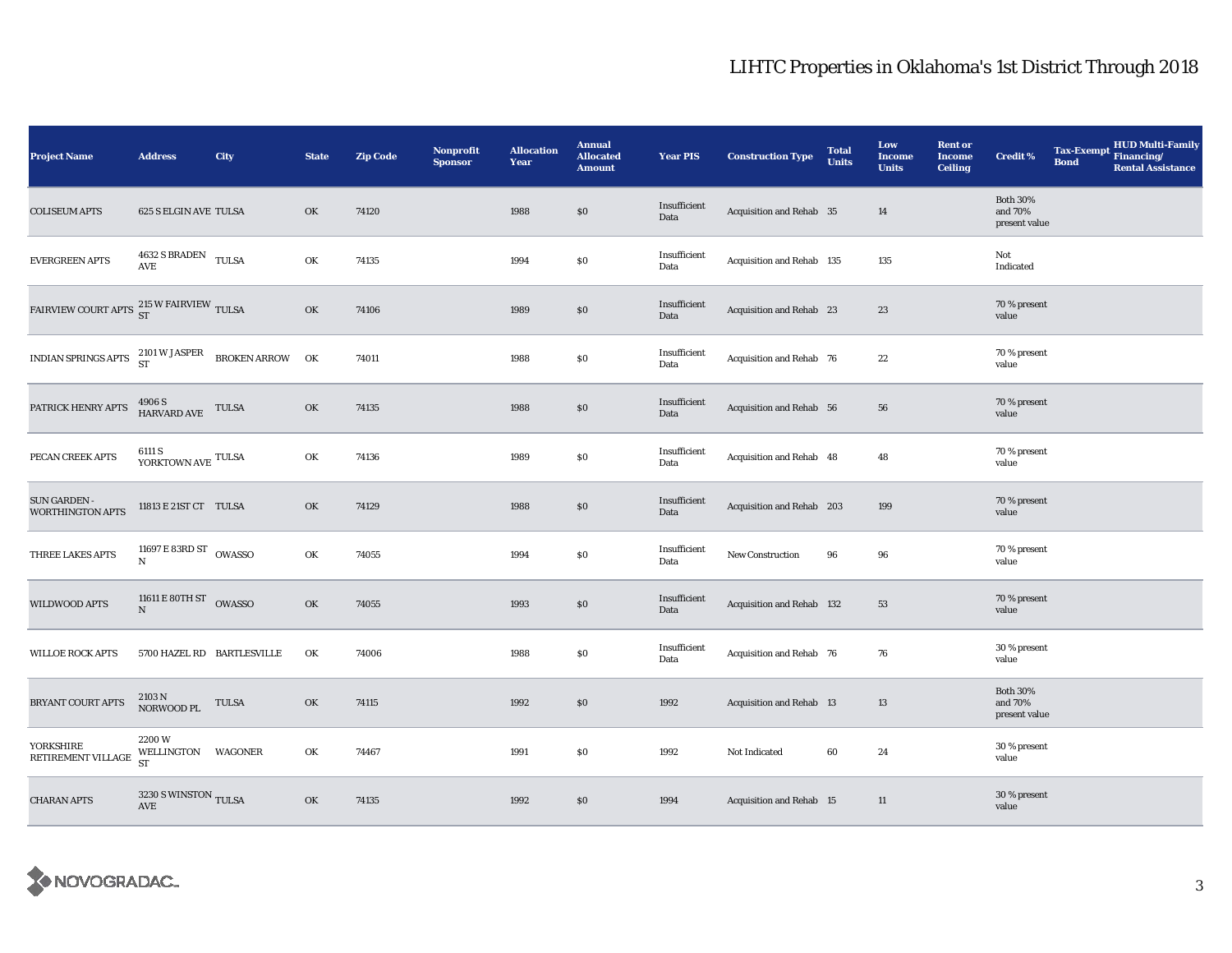| <b>Project Name</b>                         | <b>Address</b>                              | City                             | <b>State</b> | <b>Zip Code</b> | <b>Nonprofit</b><br><b>Sponsor</b> | <b>Allocation</b><br>Year | <b>Annual</b><br><b>Allocated</b><br><b>Amount</b> | <b>Year PIS</b> | <b>Construction Type</b>  | <b>Total</b><br><b>Units</b> | Low<br><b>Income</b><br><b>Units</b> | <b>Rent or</b><br>Income<br><b>Ceiling</b> | <b>Credit %</b>                             | Tax-Exempt Financing/<br><b>Bond</b> | <b>HUD Multi-Family</b><br><b>Rental Assistance</b> |
|---------------------------------------------|---------------------------------------------|----------------------------------|--------------|-----------------|------------------------------------|---------------------------|----------------------------------------------------|-----------------|---------------------------|------------------------------|--------------------------------------|--------------------------------------------|---------------------------------------------|--------------------------------------|-----------------------------------------------------|
| YALE MANOR APTS                             | 917 N YALE AVE TULSA                        |                                  | OK           | 74115           |                                    | 1992                      | $\$0$                                              | 1994            | Acquisition and Rehab 46  |                              | 44                                   |                                            | 70 % present<br>value                       |                                      |                                                     |
| <b>EVERGREEN APTS</b>                       | 4631 S BRADEN TULSA<br>$\operatorname{AVE}$ |                                  | OK           | 74135           | Yes                                | 1994                      | $\$0$                                              | 1996            | Acquisition and Rehab 76  |                              | 76                                   |                                            | $70\%$ present No<br>value                  |                                      |                                                     |
| <b>NORWOOD APTS</b>                         | $3025\,\mathrm{S}$ NORWOOD AVE TULSA        |                                  | OK           | 74114           | Yes                                | 1996                      | \$0                                                | 1996            | Acquisition and Rehab 32  |                              | 31                                   |                                            | <b>Both 30%</b><br>and 70%<br>present value | No                                   |                                                     |
| <b>GARDENS APTS</b>                         | $4302$ S GARNETT $_{\rm TULSA}$<br>RD       |                                  | OK           | 74146           | No                                 | 1994                      | $\$0$                                              | 1996            | <b>New Construction</b>   | 200                          | 200                                  |                                            | $70\,\%$ present $\,$ No value              |                                      |                                                     |
| CARRIAGE CROSSING                           | 28505 E 141ST ST COWETA<br><sub>S</sub>     |                                  | OK           | 74429           |                                    | 1996                      | $\$0$                                              | 1997            | <b>New Construction</b>   | 40                           | 39                                   |                                            | $70\,\%$ present $\,$ No value              |                                      |                                                     |
| <b>COUNTRY VILLAGE</b><br><b>APTS</b>       | 28606 E 141ST ST COWETA<br>S                |                                  | OK           | 74429           |                                    | 1997                      | \$0\$                                              | 1998            | Acquisition and Rehab 126 |                              | 124                                  |                                            | <b>Both 30%</b><br>and 70%<br>present value | No                                   |                                                     |
| <b>CRESTVIEW DUPLEXES</b><br><b>PHASE I</b> | 3535 N<br><b>CINCINNATI</b><br>AVE          | TULSA                            | OK           | 74106           | Yes                                | 1996                      | $\$0$                                              | 1998            | New Construction          | 56                           | 56                                   |                                            | $70\,\%$ present $\,$ No value              |                                      |                                                     |
| <b>COUNTRY OAKS</b>                         | 5648 S 33RD W TULSA<br>AVE                  |                                  | OK           | 74107           | Yes                                | 1997                      | $\$0$                                              | 1999            | <b>New Construction</b>   | 48                           | 48                                   |                                            | $70\,\%$ present $\,$ No value              |                                      |                                                     |
| <b>GABLE HILLS APTS</b>                     | <b>7708 W PKWY</b><br><b>BLVD</b>           | TULSA                            | OK           | 74127           | No                                 | 1997                      | \$0                                                | 1999            | <b>New Construction</b>   | 144                          | 120                                  |                                            | 70 % present $\hbox{~No}$<br>value          |                                      |                                                     |
| <b>CARDINAL HEIGHTS</b>                     | 224 S 19TH ST                               | COLLINSVILLE                     | OK           | 74021           | Yes                                | 1999                      | S <sub>0</sub>                                     | 2000            | New Construction          | 40                           | 39                                   |                                            | $70\,\%$ present $\,$ No value              |                                      |                                                     |
| <b>RIVER POINTE APTS</b>                    | 1199 SW 15TH ST WAGONER                     |                                  | OK           | 74467           | Yes                                | 1999                      | $\$0$                                              | 2000            | <b>New Construction</b>   | 60                           | 60                                   |                                            | 70 % present $\hbox{~No}$<br>value          |                                      |                                                     |
| STONERIDGE APTS                             | 2505 E 88TH ST TULSA                        |                                  | OK           | 74137           | No                                 | 1999                      | $\$0$                                              | 2000            | Acquisition and Rehab 342 |                              | 342                                  |                                            | $30\,\%$ present $\,$ Yes value             |                                      |                                                     |
| <b>VANDEVER HOUSE</b>                       | $\operatorname{\mathsf{AVE}}$               | $3102$ S JUNIPER BROKEN ARROW OK |              | 74012           | Yes                                | 1998                      | \$0\$                                              | 2000            | <b>New Construction</b>   | 48                           | 47                                   |                                            | $70\,\%$ present $\,$ No value              |                                      |                                                     |

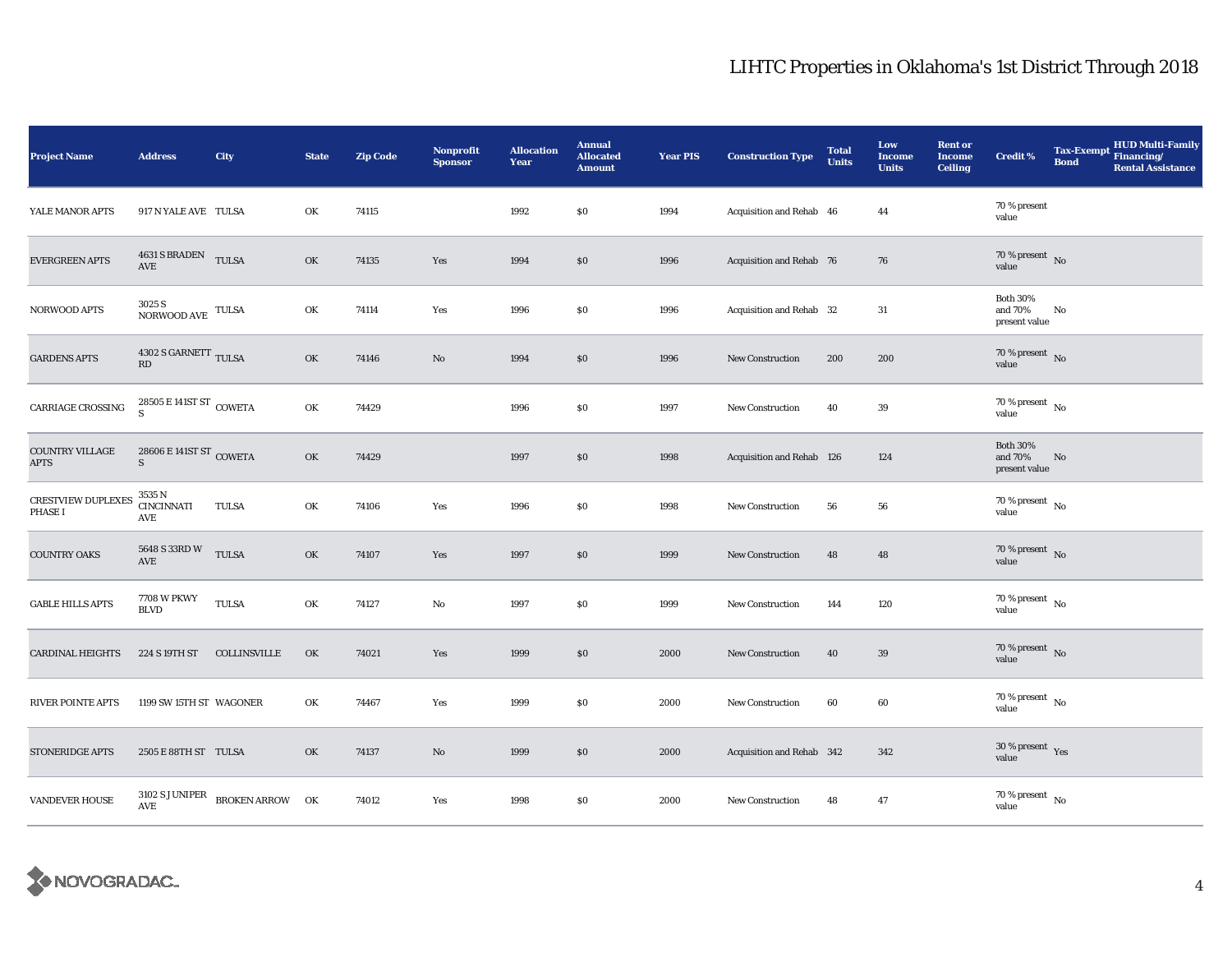| <b>Project Name</b>                                                                                    | <b>Address</b>                              | City                | <b>State</b> | <b>Zip Code</b> | Nonprofit<br><b>Sponsor</b> | <b>Allocation</b><br>Year | <b>Annual</b><br><b>Allocated</b><br><b>Amount</b> | <b>Year PIS</b> | <b>Construction Type</b>  | <b>Total</b><br><b>Units</b> | Low<br><b>Income</b><br><b>Units</b> | <b>Rent or</b><br><b>Income</b><br><b>Ceiling</b> | <b>Credit %</b>                | Tax-Exempt Financing/<br><b>Bond</b> | <b>HUD Multi-Family</b><br><b>Rental Assistance</b> |
|--------------------------------------------------------------------------------------------------------|---------------------------------------------|---------------------|--------------|-----------------|-----------------------------|---------------------------|----------------------------------------------------|-----------------|---------------------------|------------------------------|--------------------------------------|---------------------------------------------------|--------------------------------|--------------------------------------|-----------------------------------------------------|
| <b>AUTUMN PARK</b>                                                                                     | 8401 E 134TH ST BIXBY<br>$\mathbf{S}$       |                     | OK           | 74008           | Yes                         | 2001                      | \$0                                                | 2001            | <b>New Construction</b>   | 40                           | 39                                   |                                                   | $70\,\%$ present $\,$ No value |                                      |                                                     |
| $\begin{tabular}{ll} \bf CRESTVIEW DUPLEXES & 312 E 35TH CT N & TULSA \\ \bf PHASE II & \end{tabular}$ |                                             |                     | OK           | 74106           | Yes                         | 1999                      | \$0                                                | 2001            | <b>New Construction</b>   | 56                           | ${\bf 56}$                           |                                                   | $70\,\%$ present $\,$ No value |                                      |                                                     |
| PARK VILLAGE                                                                                           | $650\rm ~S$ MEMORIAL DR                     | TULSA               | OK           | 74112           | Yes                         | 1999                      | \$0                                                | 2001            | New Construction          | 44                           | 43                                   |                                                   | $70\,\%$ present $\,$ No value |                                      |                                                     |
| <b>GLENSHIRE COURT</b>                                                                                 | 13900 S PEORIA $$\tt BIXBY$$                |                     | OK           | 74008           | Yes                         | 2002                      | \$0                                                | 2003            | New Construction          | 88                           | 87                                   |                                                   | $70\,\%$ present $\,$ No value |                                      |                                                     |
| BRIGHTWATERS APTS 2111 SW BLVD                                                                         |                                             | <b>TULSA</b>        | OK           | 74107           |                             | 2002                      | \$0                                                | 2004            | Not Indicated             | 200                          | 200                                  |                                                   | Not<br>Indicated               |                                      |                                                     |
| CORNERSTONE<br>VILLAGE                                                                                 | 1045 N YALE AVE TULSA                       |                     | OK           | 74115           |                             | 2002                      | \$0                                                | 2004            | Not Indicated             | 40                           | 40                                   |                                                   | Not<br>Indicated               |                                      |                                                     |
| <b>OSAGE NORTH</b>                                                                                     | 518 W<br>MARSHALL ST                        | <b>TULSA</b>        | OK           | 74106           |                             | 2002                      | \$0                                                | 2004            | Not Indicated             | 72                           | 72                                   |                                                   | Not<br>Indicated               |                                      |                                                     |
| TULSA SCATTERED<br><b>SITES</b>                                                                        | 337 E 57TH PL N TULSA                       |                     | OK           | 74126           |                             | 2002                      | \$0                                                | 2004            | Not Indicated             | 35                           | $\bf 35$                             |                                                   | Not<br>Indicated               |                                      |                                                     |
| <b>WAGONER VILLAGE</b><br>APTS                                                                         | <b>1501 S DEWEY</b><br>$\operatorname{AVE}$ | <b>WAGONER</b>      | OK           | 74467           |                             | 2002                      | \$0                                                | 2004            | Acquisition and Rehab 31  |                              | 31                                   |                                                   | Not<br>Indicated               |                                      |                                                     |
| <b>LINDEN'S OF</b><br>BARTLESVILLE                                                                     | 810 E EIGHTH<br>ST                          | <b>BARTLESVILLE</b> | OK           | 74003           | No                          | 2004                      | \$454,307                                          | 2006            | <b>New Construction</b>   | 54                           | 54                                   | 60% AMGI                                          | $70\,\%$ present $\,$ No value |                                      |                                                     |
| <b>BRADFORD APTS</b>                                                                                   | 517 E 32ND ST N TULSA                       |                     | OK           | 74106           | No                          | 2006                      | \$337,987                                          | 2007            | Acquisition and Rehab 192 |                              | 192                                  | 50% AMGI                                          | $30\,\%$ present $\,$ No value |                                      |                                                     |

63 Projects Reported \$70,410,742 5,276 4,047